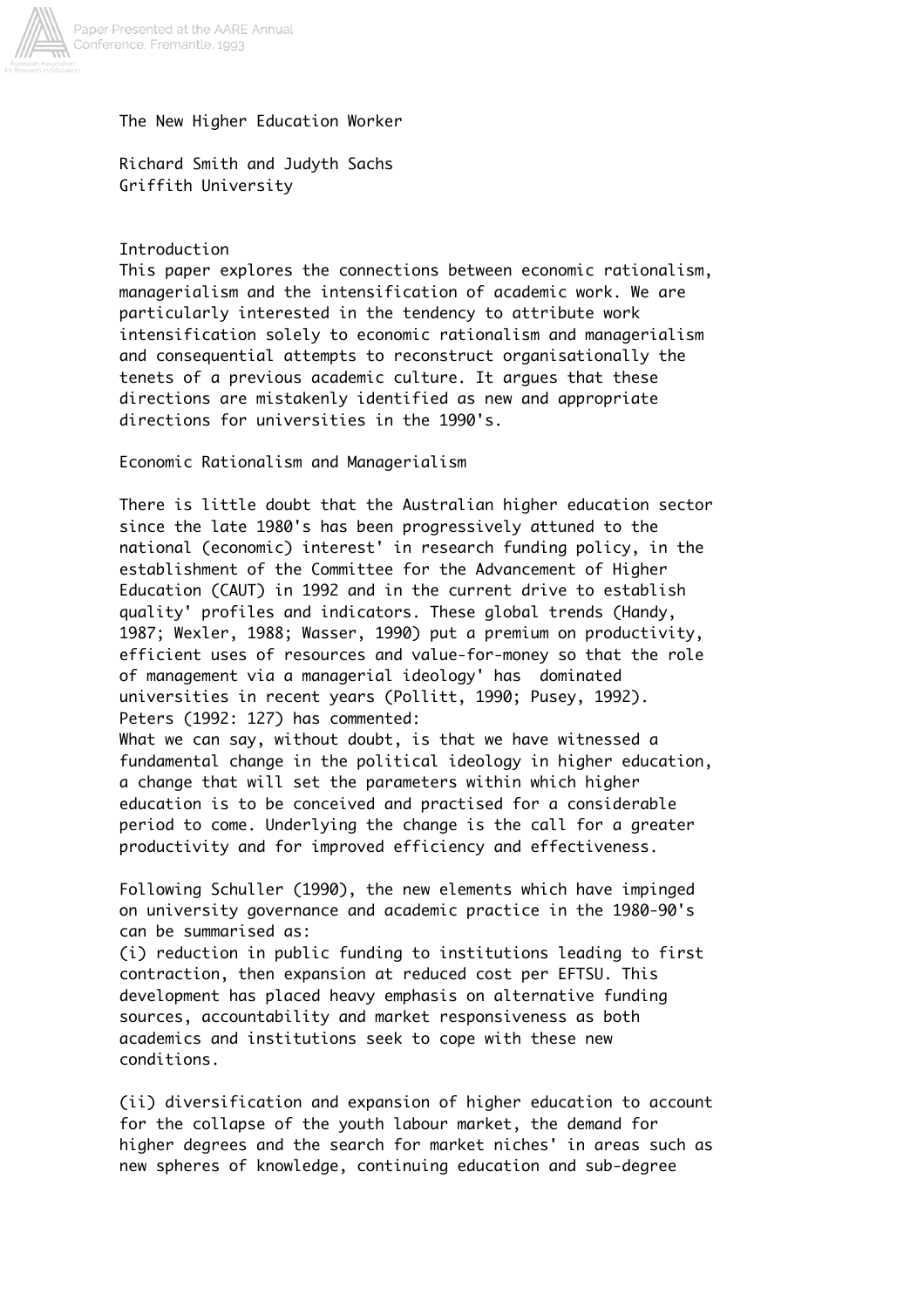

programs.

(iii) central government attempts to tie higher education to the national interest' via so-called wealth production' needs so that financial pressures have been applied to higher education to become more business-like'.

These trends indicate an increased growth of, and role for, the state in higher education. As Smart (1991) and Lingard ( 1991) have shown, the Australian state has moved in a flexible way to achieve its educational goals. Under the National Unified System established in 1988-89, the federal government controls agreed profiles, the funding model and the competitive bidding process while leaving management and internal distribution of resources to the institutions. In turn, the management and internal distribution of resources are highly sensitive to specific

funding mechanisms such as the research and training agendas of the federal government and to accountability arrangements (Marginson, 1993: 125-6). Underlying the public sector accountability arrangements is a belief in the use of market forces to induce greater efficiency (Peters, 1992: 127).

Such mechanisms are embedded in the demand pressures on higher education. Between 1983 and 1991, higher education enrolments increased by 29% with a projected increase of a further 13% by 2001. Even so, the estimated unmet demand for higher education in 1992 was 34,000 - 49,700 (Trinca, cited in Marginson, 1993: 89). During the 1983 - 1991 period, the percentage of national wealth dedicated to education fell from 5.7% to 4.2% with a projected decline to 3.5% in 2001 (Bates, 1992). Simultaneously, salaries for teachers and academics have declined as a percentage of average weekly earnings. Pusey's (1991, 1993) analysis shows how the new agendas ultimately affect cultural values, social conventions as well as central elements of national identity. It would be surprising if such measures, coupled with micro-economic reform, did not affect work practices across the higher education sector. While there has been relatively little attention paid to the intensification of work in higher education, the trends in school teaching provide a reference point.

## Work Environment

In the school system, educational reforms' such as the decentralised, collegial self-managing' school has meant that teachers spend extraordinary hours doing administrative and other non-teaching related tasks (Seddon, 1991; Preston, 1992). Similarly, in the universities, academic work is intensified by the internal redistribution of resources generated by institutional attempts to fulfil profile requirements with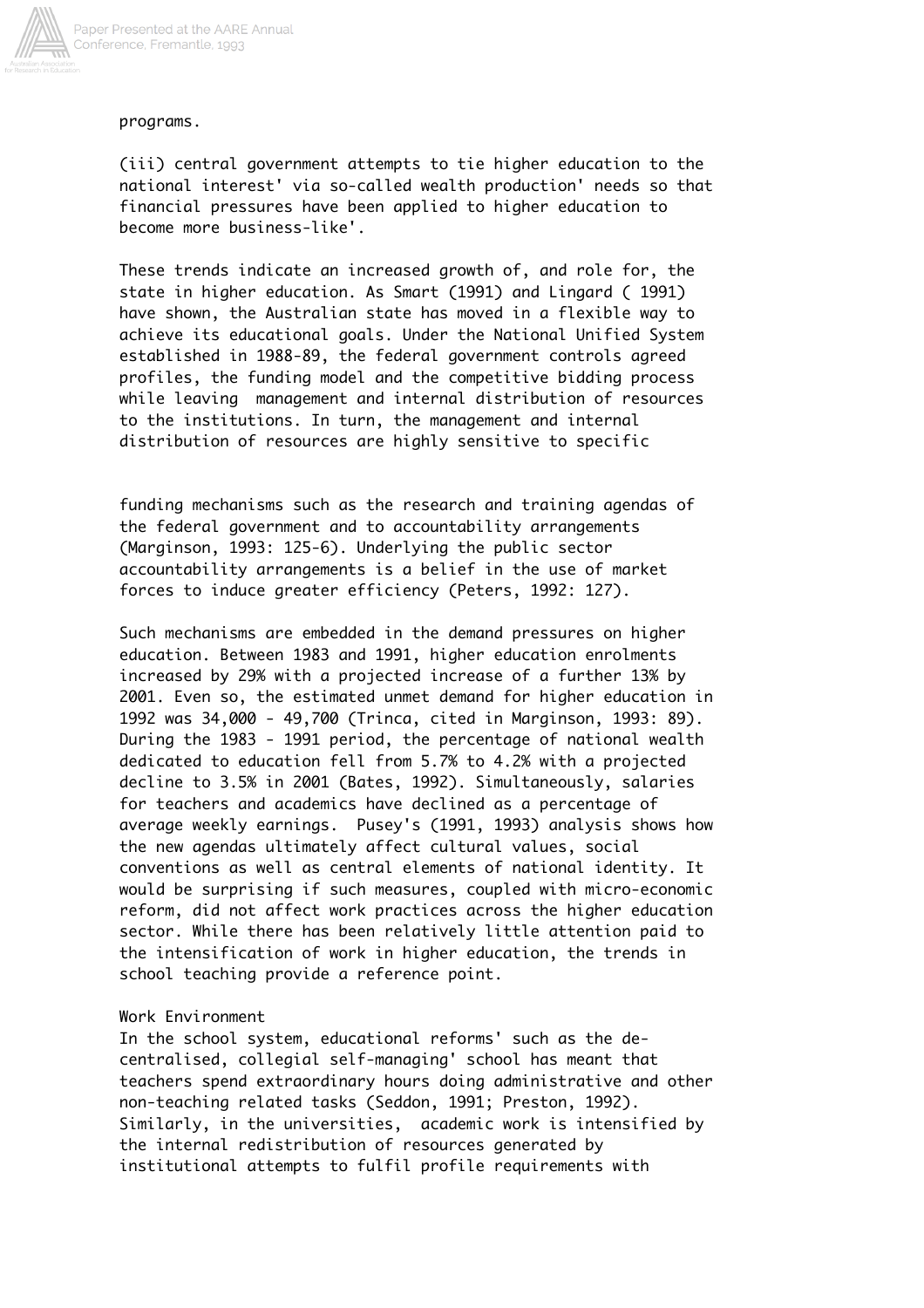

diminished staff and increasing centralised surveillance. The pressure to maintain and increase student enrolments while fulfilling expectations to perform' better for continuation and promotion procedures, create difficulties for individual academics (Porter et al, 1993). In particular, the urgency to undertake higher degrees and research has fallen especially on former CAE staff who were primarily recruited and promoted on the basis of teaching (Williams, 1992: 287).

While change has been a constant feature of higher education (Taylor, 1987), a discernible effect of the intensification of academic work is a perceived decline of what is referred to as collegial' activity, thought by many to be the core of academic culture and practices. There are several emergent tendencies which reinforce a change in academic culture away from the complex of values centred on collegiality.

A prime element, as in the rest of the economy, is the increasing division between a core of permanent staff and a periphery of marginal workers in the academic labour force. The former have security while the latter are employed on a part-time basis with little or no discernible occupational career path. In addition, permanent staff, compared to part-timers, are relatively wellpaid.

Part-time work as a category is broad in its application, ranging from weekly hours to contract work which falls only just short of permanent'. What is clear however is that part-time work is not a staging point for tenure. The point is that the university community' is increasingly a small elite of conversationalists' flanked by substantial numbers of predominantly women temporary teachers, contract researchers and others whose dead-lines are short (Schuller, 1990: 5). The idea of a university community' of equals is suspect in this scenario.

A further outcome of the intensification of academic work is the skewing of the reward structure. People doing the same work - teaching and research --- are rewarded differently. In addition, with the increasing use of differential pay packages in universities and different conditions of employment which allow for consultancies and other remunerative rewards, commitment to ideals of a community are further weakened. The apparent career path of marginal workers in this scenario, despite the recent academic industrial award, is arduous if for no other reason that most peripheral workers are employed to teach. As we argue later, this is a fatal focus for aspiring academics, even under the newfound interest in teaching at the national and institutional levels.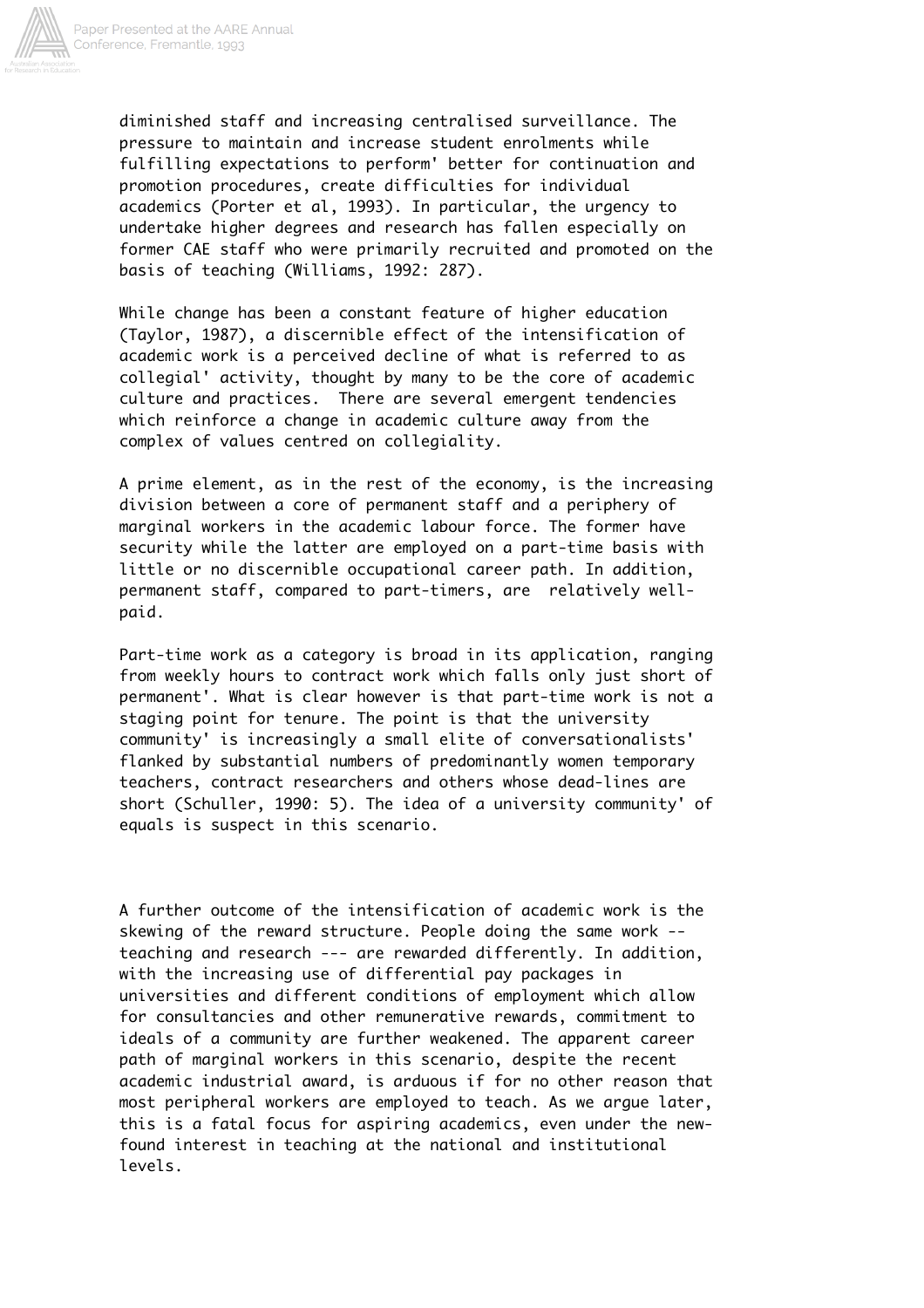

Similarly, consultancy and contract work diminishes the idea of an academic community'. Such work raises issues of control and autonomy. It affects the types of problems that scholars pursue in two ways. It draws them away from serious problems that have few immediate pay-offs and from those problems that afflict people who cannot afford to pay consultants. As Guttman (1987: 198-99) argues, consultancy and contract work provide freedom for academics to pursue their interests but in doing so, is less likely to sustain the collective autonomous scholarship which forms a defence against political control of ideas. In this way, consultancies and contracts weaken university ideals about scepticism towards the conventional wisdom of society (Annan, 1970: 467) by lessening the possibility of universities acting as socially sanctioned sites of dissent.

Moreover, in large cities, as cost constraints on plant and utilities increase, the nature of industrial structures may change. Already in some places, it is proposed that university staff be present on site for lesser periods (Schuller, 1990). In such cases, staff contracted on an internal consultancy basis for a specific amount of teaching and research so will have less time for the interchange that supposedly holds the university community' together. This is one of the implications of the intensification of academic work, the fuller utilisation of university capital, human and physical.

Furthermore, external consultancies which generate income affect the internal fiscal operations of universities as those elements who produce it seek resources that sustain or expand the capacity to do so. Such pressures detract from the sense of community and common purpose. Schuller's (1990: 7) conclusion is that consultancies and contract work signal a significant shift in the prevailing conceptions of what university academic work is, particularly as the shift from knowledge as a process to knowledge as a product for audit purposes accelerates (Scott, 1984).

The punishing work environment of the evolving university system, relatively poor remuneration in comparison with other occupations and lack of clearly tenured opportunities, are bound to have their effects on university recruitment. It might be predicted that universities will face what Kerr (1983: 530) has observed of school teaching:

values.

## Some empirical evidence

Before proceeding and by way of testing the discussion so far, we draw on a university-wide survey study of university life conducted by Bond et al (1993). This study collected information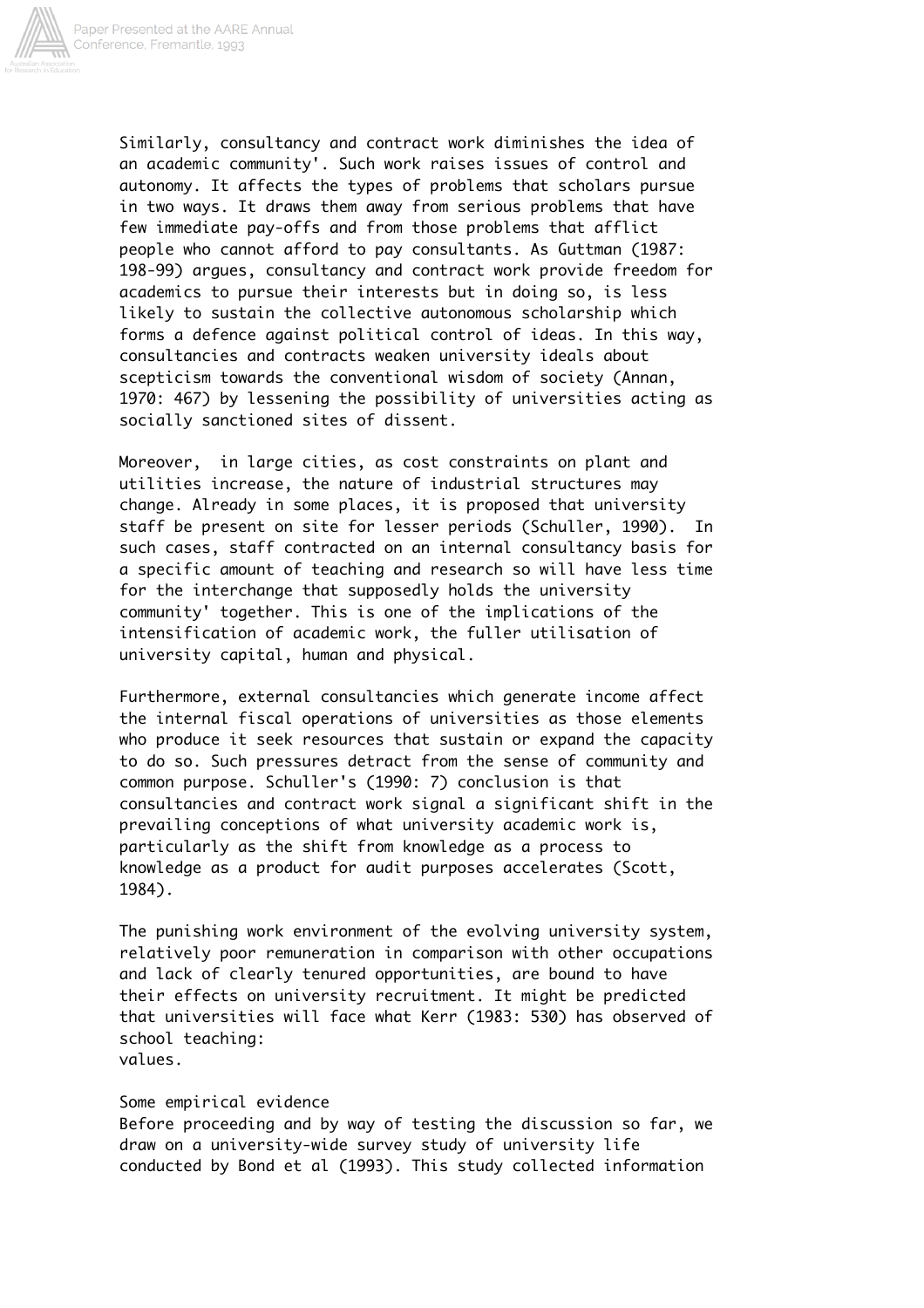

about work conditions, teaching and research across a major urban institution which has in recent years grappled with the

difficulties of amalgamating several previously non-university elements. The examples are intended to exemplify the changing nature of academic relations resulting in the progressive alienation of academic staff.

### Teaching

Teaching is a major aspect of work for 92% (N= 375) of the target university's academics. Its significance is underlined by the importance placed on a desire for further training in teaching reported in the survey. Bond et al (1993: 25) make the point that academics are especially sensitive to the changing nature of higher education and the characteristics of cohorts of students new to the universities.

The contemporary conditions of higher education are underlined by the teaching issues' identified by academics in the survey. Heavy teaching loads and insufficient support for teaching were nominated by 14% of the sample (N= 409) and of these, 71% were junior staff. Reported comments indicate that academics are bearing the costs of reduced funding and pressure to maintain or increase student numbers. Work conditions are characterised by (I)ncreasing teaching loads -primarily as a consequence of cuts in part-time teaching resources ...', large classes and high contact hours. There is concern also about the effects of heavy teaching loads on future prospects, thus: Too much teaching ... in relation to what is considered to be important for promotions ...'; and There is never an opportunity for uninterrupted research time of a sustained nature'

While pressures to teach' more are felt by staff, it is also perceived that teaching is undervalued and unrecognised (Bond et al, 1993: 31), exemplified by: There is not enough support for teaching activities. The administrative support hinders, not enhances, academic endeavours'; and More acknowledgment of the needs associated with course development especially with regard to time'

### Research

Research is regarded as a major aspect of academic work by 74% of the sample (N=302), with expressed needs for assistance evident in the more junior members of staff, especially in the newly amalgamated faculties (Bond et al, 1993: 37). The authors of the report comment that: ... staff perceived the need to perform well in the research area ... However, the realities of a large workload in one or more areas tended to intervene' (Bond, et al, 1993: 47). As one respondent put it: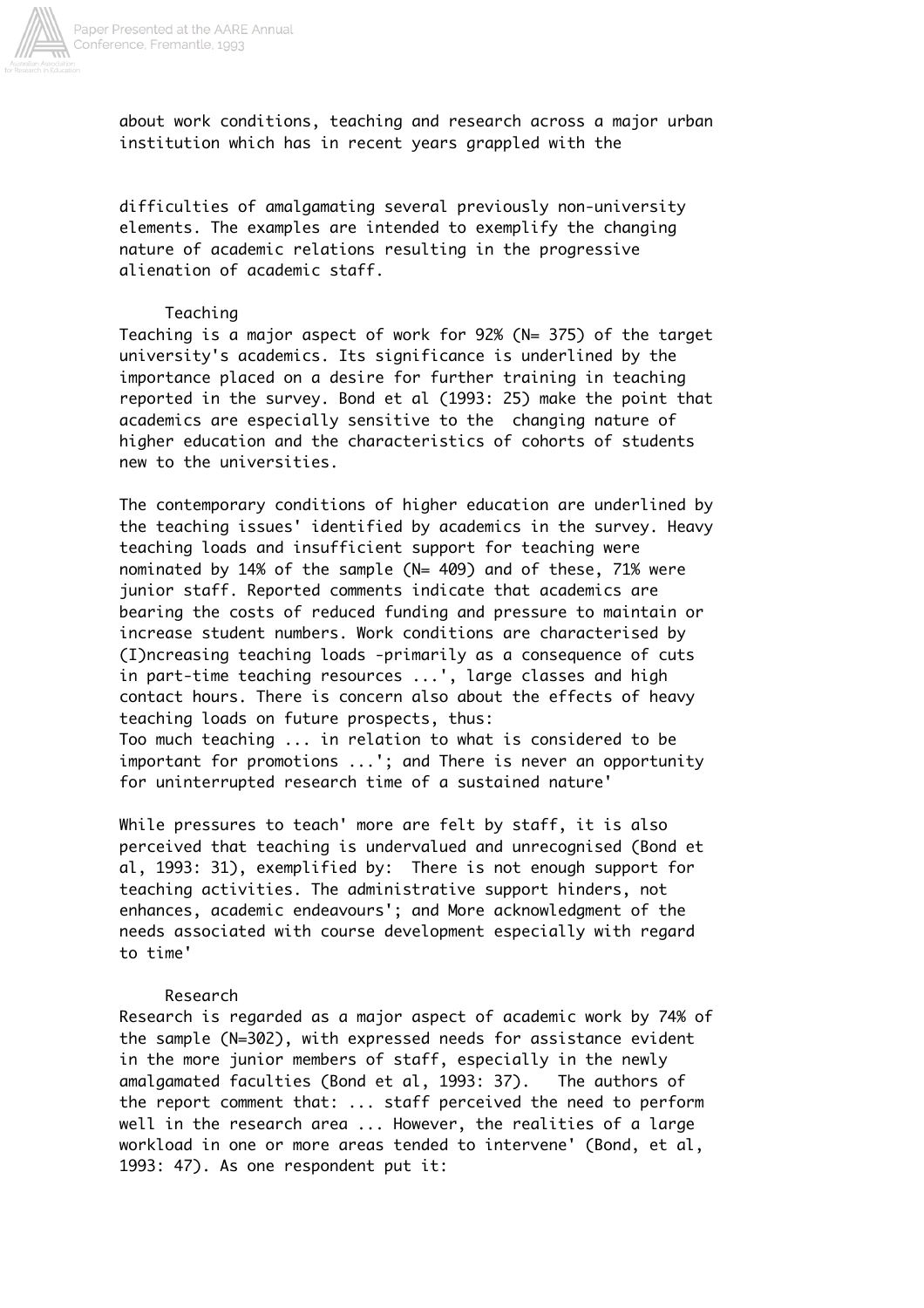

# Another observes:

## Administration

Forty-two percent of the sample identified some form of administration as a major aspect of their work. The academics in this survey perceive that they are doing too much of it and in contrast, that administration overwhelms teaching and research. Thus, The University always seems to act as if its administrative activities, requests, demands etc should take precedence over scholarly activities, and this can be very frustrating and stressful'. More bluntly, 'Top down' management policies which create anger, misunderstanding, and paranoia among staff who feel no ownership of changes'

Echoing Middlehurst and Elton (1992), Bond et al (1993: 76) remark that (t)here is a perception that the University is driven by its administrative processes rather than its other functions, and in particular those of teaching and research.'

It is perhaps not surprising that Bond et al (1993: 79 ff) report academics are frustrated by, and angry about, both their own professional progress and managerial pressures on their work. They are particularly concerned about what they perceive to be unclear and changing criteria for appointments, tenure and promotion, job security and equity. These concerns are the background to work in the contemporary university.

Within the general framework mapped so far, it is evident that academics in the survey are worried about the clash between what they perceive to be traditional' generic university values and those of an emergent university culture. The particular expressions within the specific institution can be taken as symptomatic of the whole sector. Remarks about retreat from scholarship and the impact of economic rationalism on scholarly activity in the form of diminished resources, and fears that the university' will lose its status, indicate that academics feel themselves under threat.

Image of Academic Management

An important ingredient of the perceived threat is the recurrent contrast between an implicit image of a generalised university' and the perceived effects of economic rationalist policies and managerialist forms of administration on it. On the one hand, while definitions of the university' are diverse (Jaspers, 1960;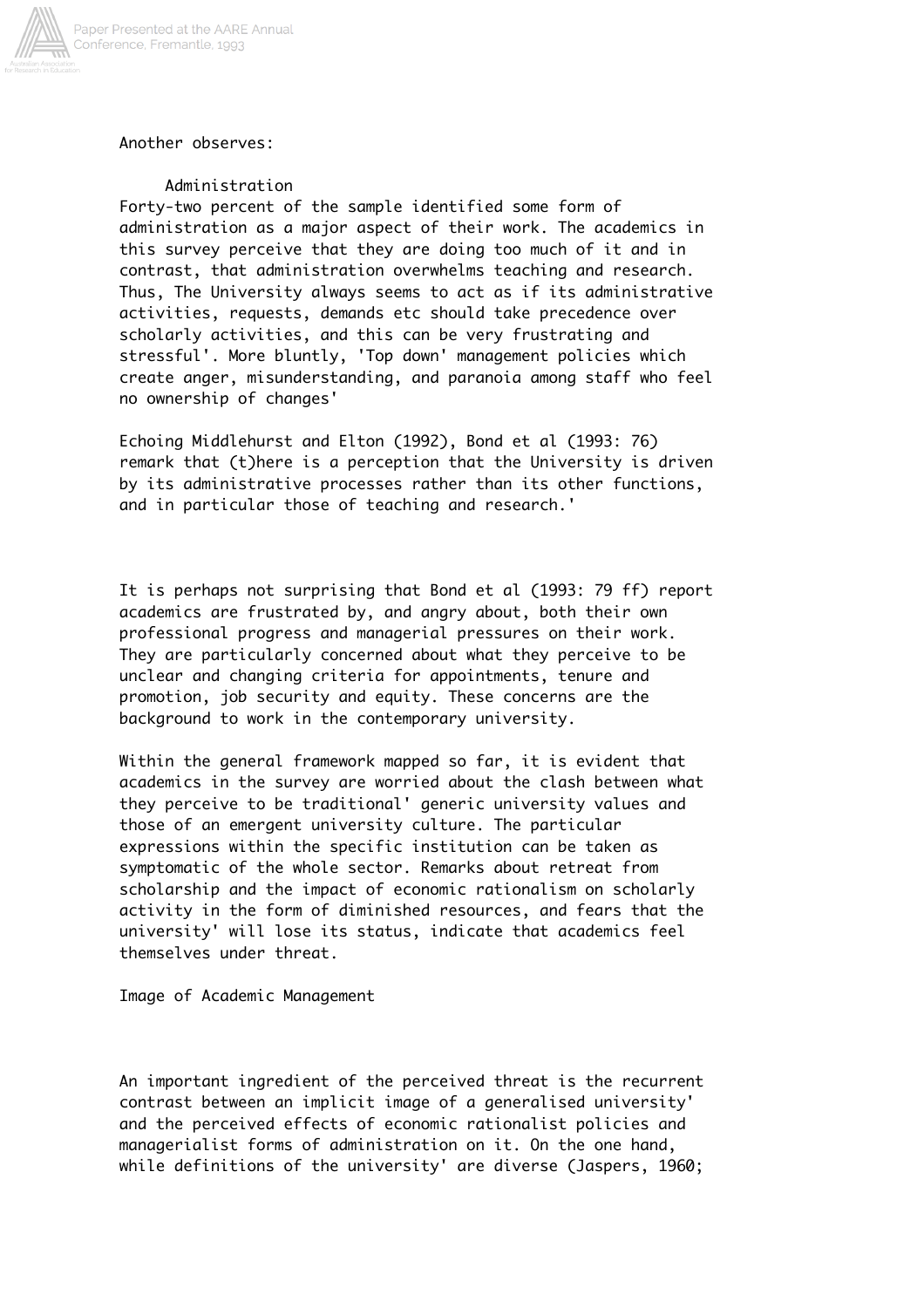

Schuller,1990), the implicit model resembles a series of communities held together by a common name, a common governing board, and related purposes' (Kerr, 1963: 1).

The idea of the university as a community' of autonomous individuals governed by collegial values centred on teaching for instance, is certainly an historical myth (Smith, 1989: 217). Even if this were not the case, changes in the nature of academic employment and the material circumstances of universities render the image increasingly inaccurate' both as an account of current practice and implausible as a view of the future (Schuller,1990: 4).

On the other hand, the pace and time-scales of change' in academic work are accelerating in what Whitty (1993) calls a neo-Fordist age. It is tempting then to reinvent earlier debates by seeking explanations of the correspondence between macroeconomic policies and consequential pressures on academic work (Whitty, 1993). Again, it is tempting to also argue that emergent patterns of university administration are a reflection of short-term adaptive managerial behaviour, rather than a long term structural tendency (Pollert, 1987), thus avoiding the big picture' (Ozga, 1990).

Our concern is with the tendency to blame economic rationalism' and managerialism' uncritically for present practices and trends because they endanger historical, professional achievements defined by the image described earlier. This jeopardy thesis' (Hirschman, 1991) often leads to proposals for models of university governance which pay scant attention to the structural relationships between universities, the state and civil society or the ideological constructions of academic practices. We now explore these notions further.

## Management and Academia

Many commentators have indicated how managerialist, business-like management models do not fit academic life (eg Bates, 1992). Cohen and March (1986) have explored eight different models of governance that do not rely on business images and seem more appropriate to a collegial, community-like environment. Birnbaum (1988) for example, argues that distributed rational decisionmaking and spontaneous corrective action' between academics working harmoniously within a common culture, is the most appropriate for higher education and indeed business and industry. We are sceptical of this approach on the grounds that it does not solve the occupational problems of higher education staff.

First, academic units such as departments and faculties and individual academics within them, are largely concerned with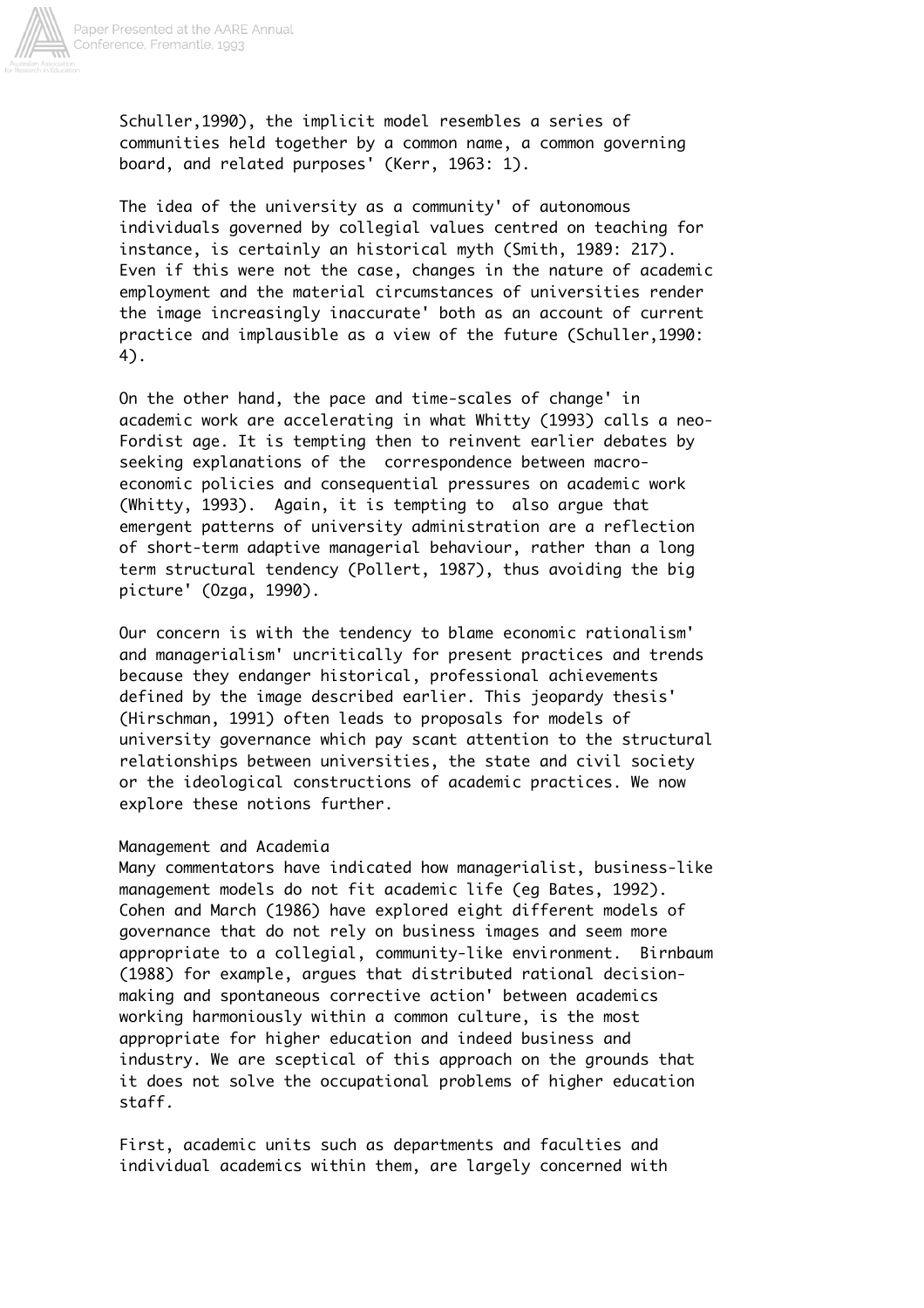

competition. Academic life is, and has always been, inseparable from matters of resources and their distribution in the search for reputational work. At the individual staff member level, there is competition for resources, grants and positions. Specialisation and changes in the nature of knowledge put strains on individual academics to look outside academic units and the institution for intellectual partnerships. Academic units jostle for shares of centrally allocated funds for research and teaching. Under contemporary funding arrangements, they not only seek sufficient students to fill profile requirements, but also

## the best of them.

What is relatively focused now in universities is the explicit press for reputational work that benefits the institution. Universities recognise that there is an emergent ranking of institutions on a centrality/marginality continuum. The ranking is tied to prestige which in turn affects the guaranteed continuity and saleability of professional services within a market orientation determined by the state and civil society. These circumstances directly challenge the notions of interdependent academic exchange within a collective, scholarly culture. In the emergent university structure, relations are better understood as individualised, bilateral, competitive and monetarised (Schuller, 1990: 9). Such relations challenge the right of university professionals --- who standardise the production of professional producers --- to defend the universalistic guarantees of professional competence in ways that legitimate their own claims of autonomy and monopoly (Larson, 1977; 34). Moreover, as Larson (1977: 227) and Rice (1986) argue, they challenge the ideological construction of a career' tied to an essential dimension of the self, which is as resilient as that in medicine.

Second, while it is possible to conceive of collegially organised academic units, they operate within an administrative and management structure, processes and agreed objectives (Kotter, 1990) associated with the question who is in charge here?' (Birnbaum, 1988). Thus, administration' has the connotation of policy implementation within a framework of established systems, rules and procedures (Kotter,1988), including those set by collegial' decision-making. While it is difficult to separate academic and administrative activity, the latter serves the purposes of either academic leadership or management.

Collegiality' then can mean that there is a need for increased numbers of administrative staff, thus detracting from academic resource allocation, or academics are called on to do more administrative work. Many academics recognise the advantages of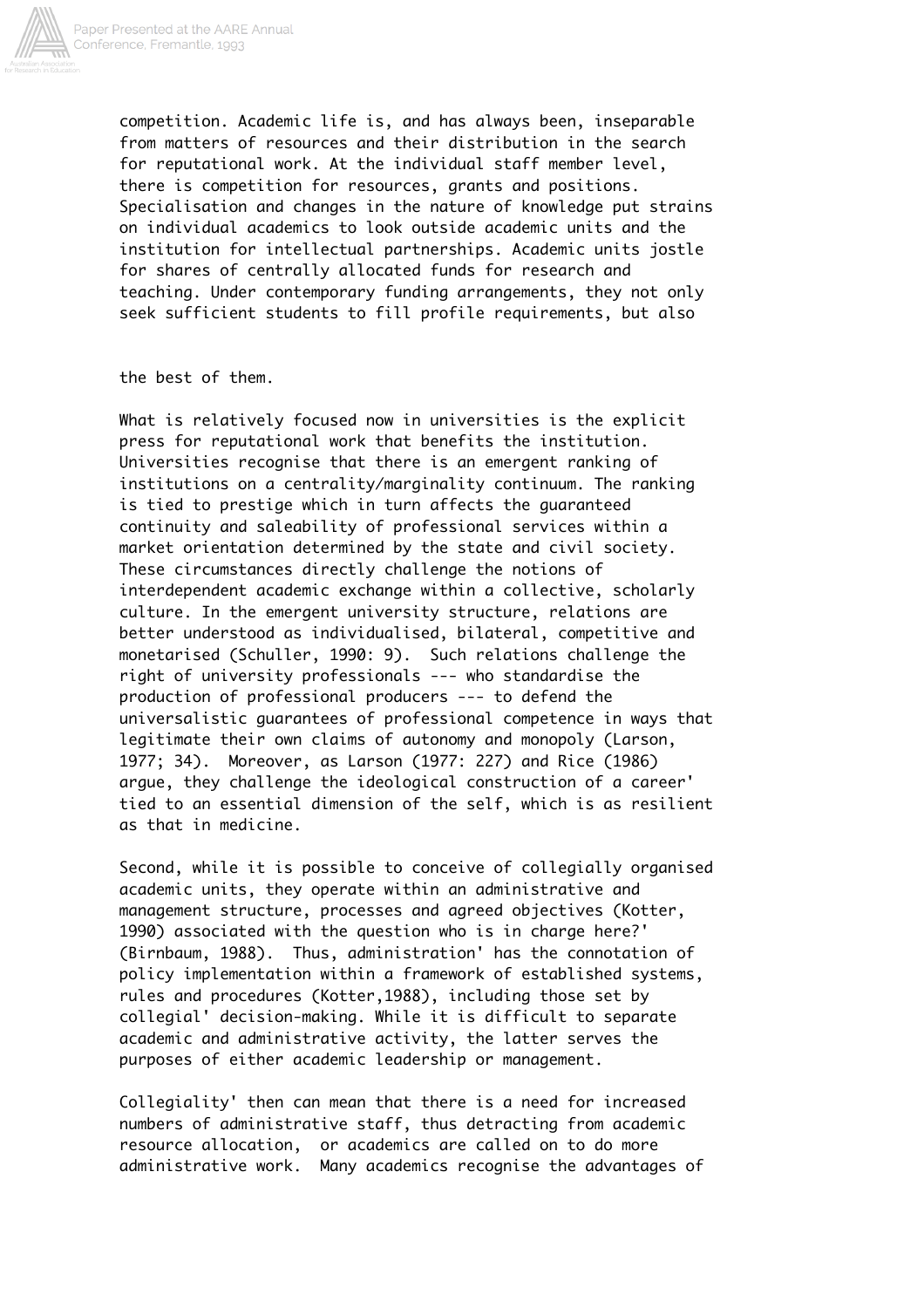

avoiding administrative work and attend only those meetings or seminars that directly bear on their own reputational academic work. Fox's (1992: 302) national study of social scientists in the United States, confirms the view that ideas, the laboratory, the library and external funding are more important for active researchers than people, teaching, faculty meetings and internal budgets.

Third, Middlehurst and Elton (1992: 255) point out that transactional' leadership is inadequate where radical or urgent change is required in circumstances of external shock and unacceptable levels of intra-institutional performance. In these circumstances, collegial management practices may not be the interests of either academics or the institution and in turn, students. External shocks' were faced by Australian universities in the 1980's and continue to be faced by them in the 1990's. They take the form of priority setting against system and institutional financial stringency and the linking of levels of institution and individual performance to quality audits.

These conditions require proactive leadership' supported by competent management and a division of the institutional system into sub-systems. However, where institutions or sub-systems within them perceive themselves to be in survival mode, strong institutional management' to initiate and maintain rapid procedural and structural changes seem to be required, nomatter what the institution (Middlehurst and Elton, 1992: 257). In the new universities, there is a sharp edge to survival mode' as

individuals and institutions attempt to reach base-levels in qualifications and performance. Middlehurst and Elton (1992: 257) hypothesise that under survival' conditions, academics will become progressively alienated', that academic goals will suffer and that academic standards will drop. The data contained in the Bond et al (1993) study lend weight to the first of these hypotheses.

We propose then that the fact of a cybernetic model of governance does not ensure that academics will be free of managerial-type constraints within the sub-systems of the work-place of a university. It may well engender academic cohesiveness and commitment to discipline areas and interests at the teaching and research level of the organisation. Such models still require bureaucratic administrative procedures in key resource areas, especially in developing a corporate image, while providing for collegiality in academic matters on the part of an academic society of equals (Scott, 1984: 56). But the problem of the conflict of interests between academic loyalties, institutional and governmental goals, which seems to be long-term condition of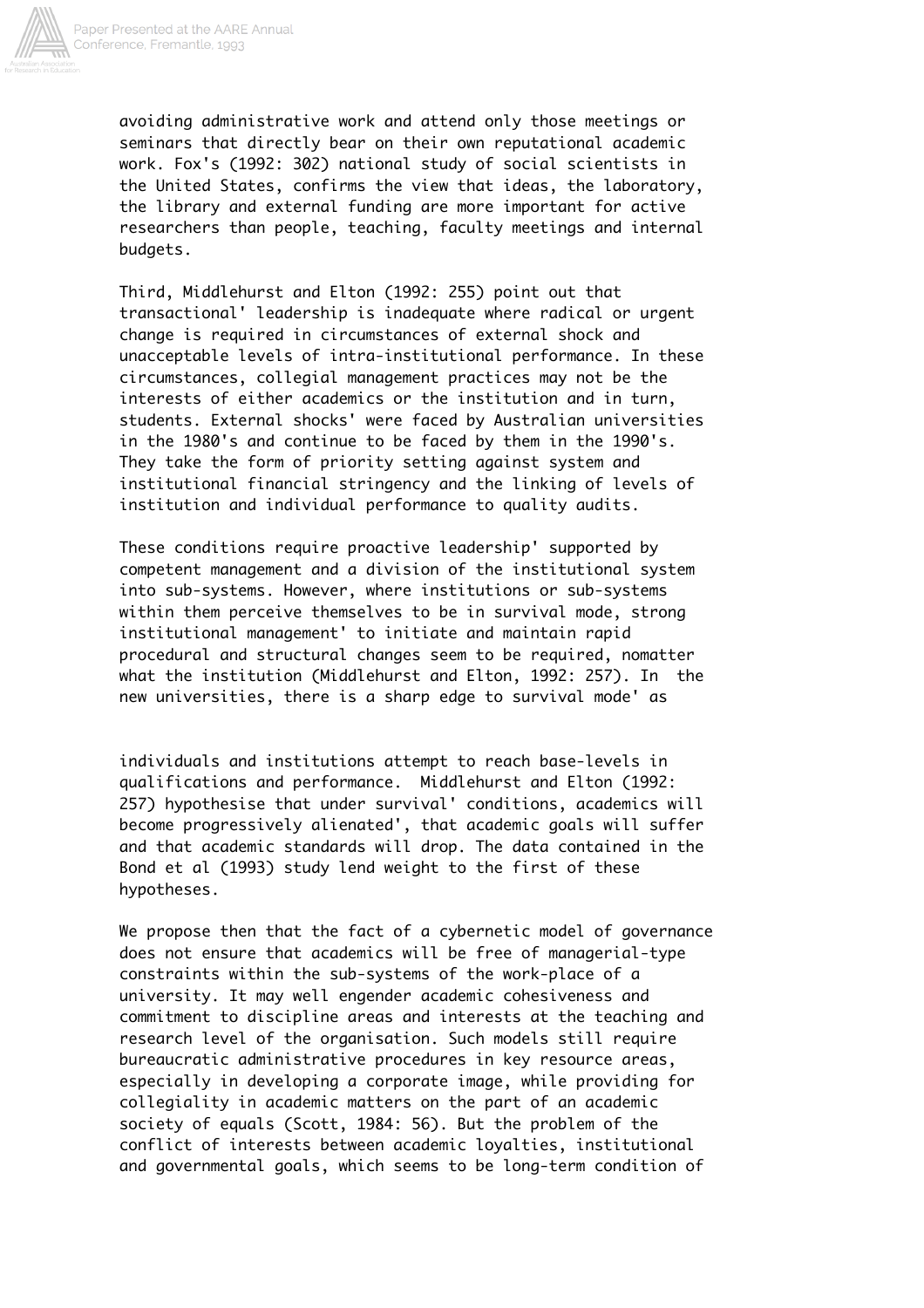

the university sector, remains. There is compelling evidence (see Bendix, 1956: 136 for the continuity of this concern) that such organisational structural problems are endemic to large institutions in which expert professionals are embedded, whatever the macro-economic conditions of the day.

## Teaching and Research

With this discussion in mind, we raise two final points about most contentious area of academic work in the new institutions: the demands for research profiles and higher research-based degrees for confirmation and promotion purposes.

The first is the realisation by many academics that the goal posts have shifted' in so far as the requisites for confirmation and promotion are highly dependent on research and higher degrees. Many staff now in universities may have been hired to teach but find that professional rewards are dependent on doing research. There is a sense in which teaching is a job' while research is an academic's work' so that teaching is a necessary but not a sufficient criterion for the improvement of institutional status or individual prestige (Fox, 1992: 302). This realisation, when teaching loads are unrelenting and resources are scarce, increases the intensity of academic work as the extracts cited earlier demonstrate.

This brings us to our second point. It is that it is a convenient myth to explain academic work-load, work conditions and the demands for advanced qualifications and research,' solely by the deprivations of managerialist administrative practices and economic rationalist policies. As Bourdieu (1985: 137) remarks in another context, practices such as managerialism / economic rationalism and their effects are given meaning and value by a universe of believers, in this case, by those whose experiences are painful.

By treating experience' as an explanatory rather than a descriptive idea, the effects of the myth are to shift the gaze of some university staff away from theory, practice and analysis appropriate for dealing with a new political situation. On the one hand, a crucial element of this scenario is that while collegiality' and community' may seem to be appropriately antithetical to the acquisitive, economic rationalist society and the managerialist institution, professions are always defined by their elites, by the central power structure of the society' (Larson, 1977: 226-227). The most prestigious universities, departments and academics continue to teach, research and consult

with the very agencies which are perceived to be threatening academics. They foster the apparent emergence of a hierarchy of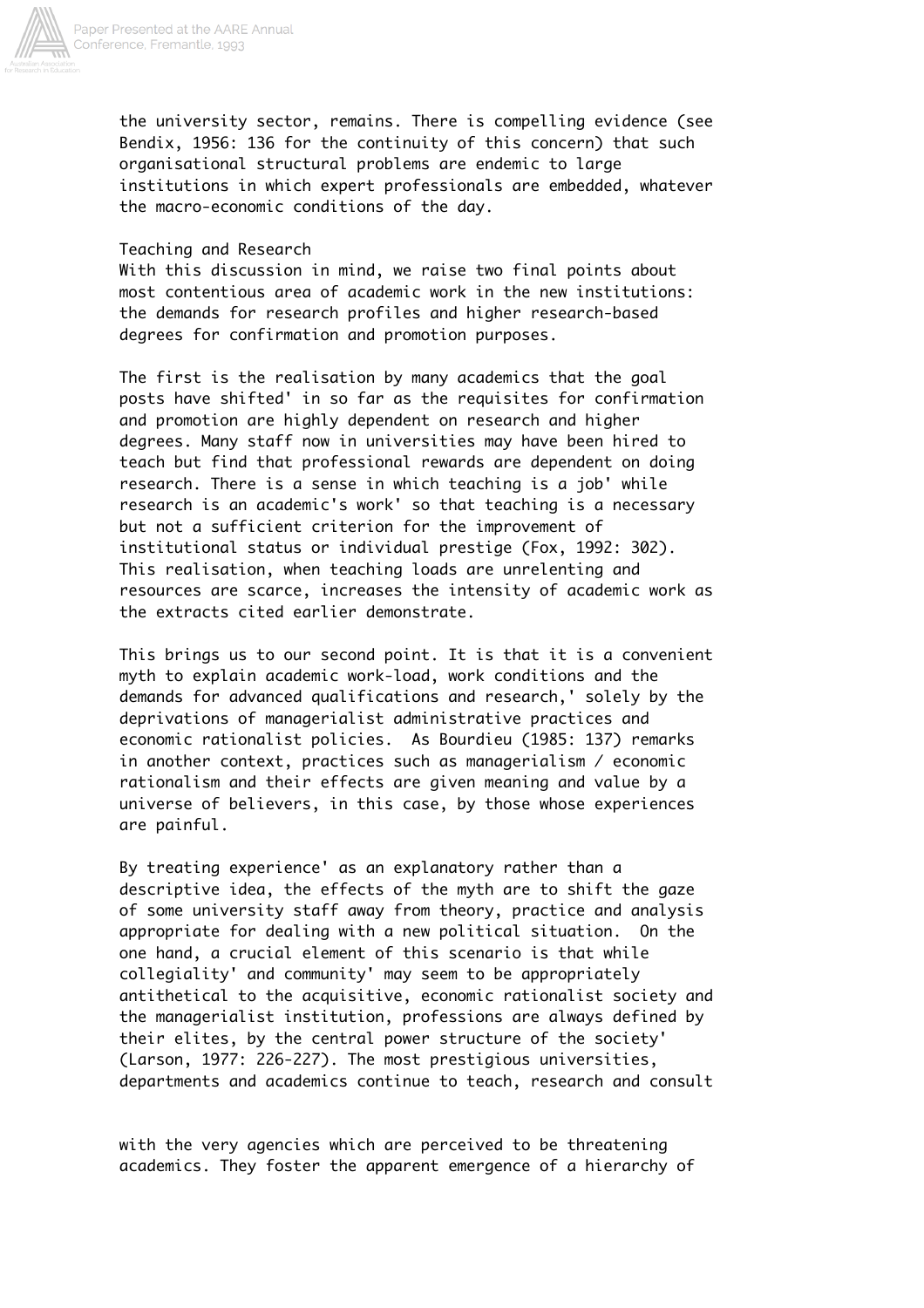

teaching and research institutions, despite the output of scholarly work critical of economic rationalism and managerialism. The seemingly new performance-based agenda is fundamentally that which has always characterised the liberal university.

It has long been recognised in these institutions that institutional structures have effects on individuals that cannot be predicted from individual characteristics alone (Blau, 1960; Lazarsfeld and Menzel, 1972: 227-229). Institutional factors, rather than individual characteristics, are as relevant as any other factor in determining research productivity rates (Platt, 1988: 523). Long and McGinnis (1981: 439) for example have shown that there are strong and significant statistical contextual effects on the publication rates of biochemists such that within three to six years of obtaining a position, a scientist's productivity conforms to the characteristics of the context.

It follows then that if the global, contextual features of the institution are conducive to research and teaching and good work is done, then new people entering the situation should do good work, and enjoy it, because of the favourable conditions. Conversely, less conducive institutional contexts are likely to affect academic work. This is why the traditional universities are concerned about their infrastructure in the present circumstances.

But it also follows, Platt (1988: 525) points out, that if people only do the kind of work for which their age, experience and ability fits them, then it does not matter what the institutional context is like. Platt's proposition appears to be supported by Hattie's (1990: 265) study of performance indicators in Australian university education departments and faculties that shows the strong statistical relationships between publications in refereed journals and percentage of PhD students and percentage of staff with PhD's in an academic department.

Hattie's findings suggest that people interested in, and prepared for, research will undertake it regardless of age, size of department, number of staff or research monies (see also Platt, 1988: 519). In a national study of academic work of social science staff in the United States, Fox (1992: 299-300) reports that with teaching load constant, faculty who publish more have a higher interest in research than teaching and the effect increases with the degree granting level of the department.

Moreover, Fox (1992: 301) concludes that: variables are competitive, not complementary.

This is why strategic staffing has always been a major concern of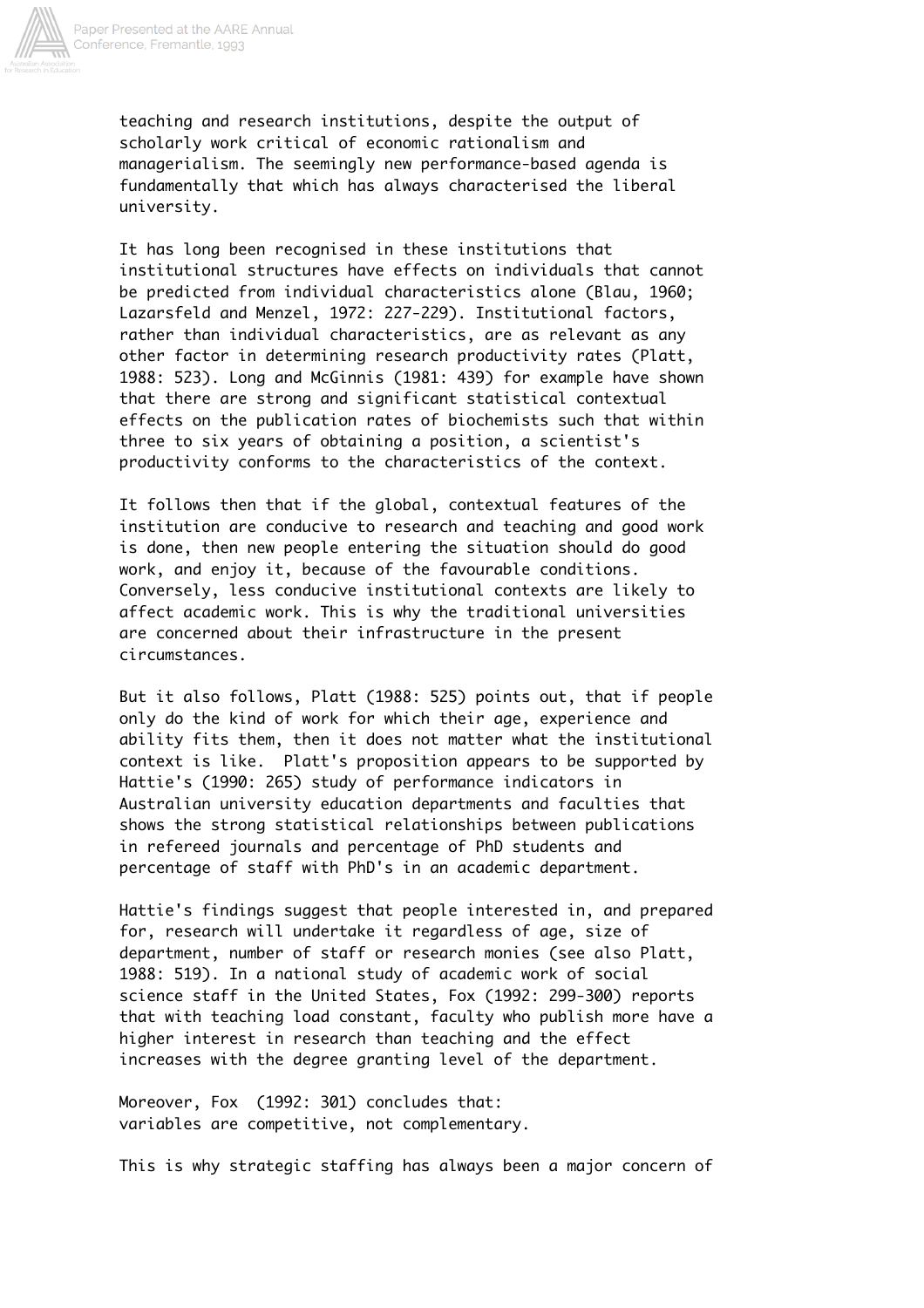

the traditional universities.

Such research also suggests that economic rationalism / managerialism may not produce strong negative occupational effects if academic performance is judged by a research productivity criterion. To this extent, some university academic staff may be under work pressure primarily because resource constraints partially restrict what they have always done with their expertise and professional knowledge. For others, however, the redefinition of university work causes personal turmoil by the demand to change what they have always done and such pressure coincides with resource constraints.

On the other hand, the predisposition to ignore or misrecognise

the transformation of the university sector and its relations with civil society, does not specify the link between the university system and the occupational practices of academics. It simply fails to penetrate the constraints and possibilities of organisation and compartmentalised academic culture which have always created special privileged work conditions in universities. Consequently, the potential to reconstruct the knowledge-base and social practices of the traditional university are dissipated in the present period of dis-organisation and uncertainty. Anthropomorphic causal doctrines and ethical pleas for forms of humanist psychology to save academics from the new agendas are substituted for analysis and political action. Yet, the conventional notion of fitting academic work practices into pre-existing teaching / research and thought patterns is historically outmoded and even more suspect now than previously.

We conclude by suggesting that there is serious analytic work to be done on universities and their work structures. If individual characteristics affect staff work conditions and perceived aspirations, then research on policy initiatives aimed at the composition of academic units and recruitment are urgently required. If global, institutional characteristics are crucial, then research on management and support structures are required so that a new form of university emerges from the turmoil of the 1990's.

Bibliography

Ball, S. (1992) Policy and Policy-making in Education. London: Routledge.

Bates, R. (1992) The emerging culture of educational administration and what we can do about it. Darwin: National Conference of the Australian Council for Educational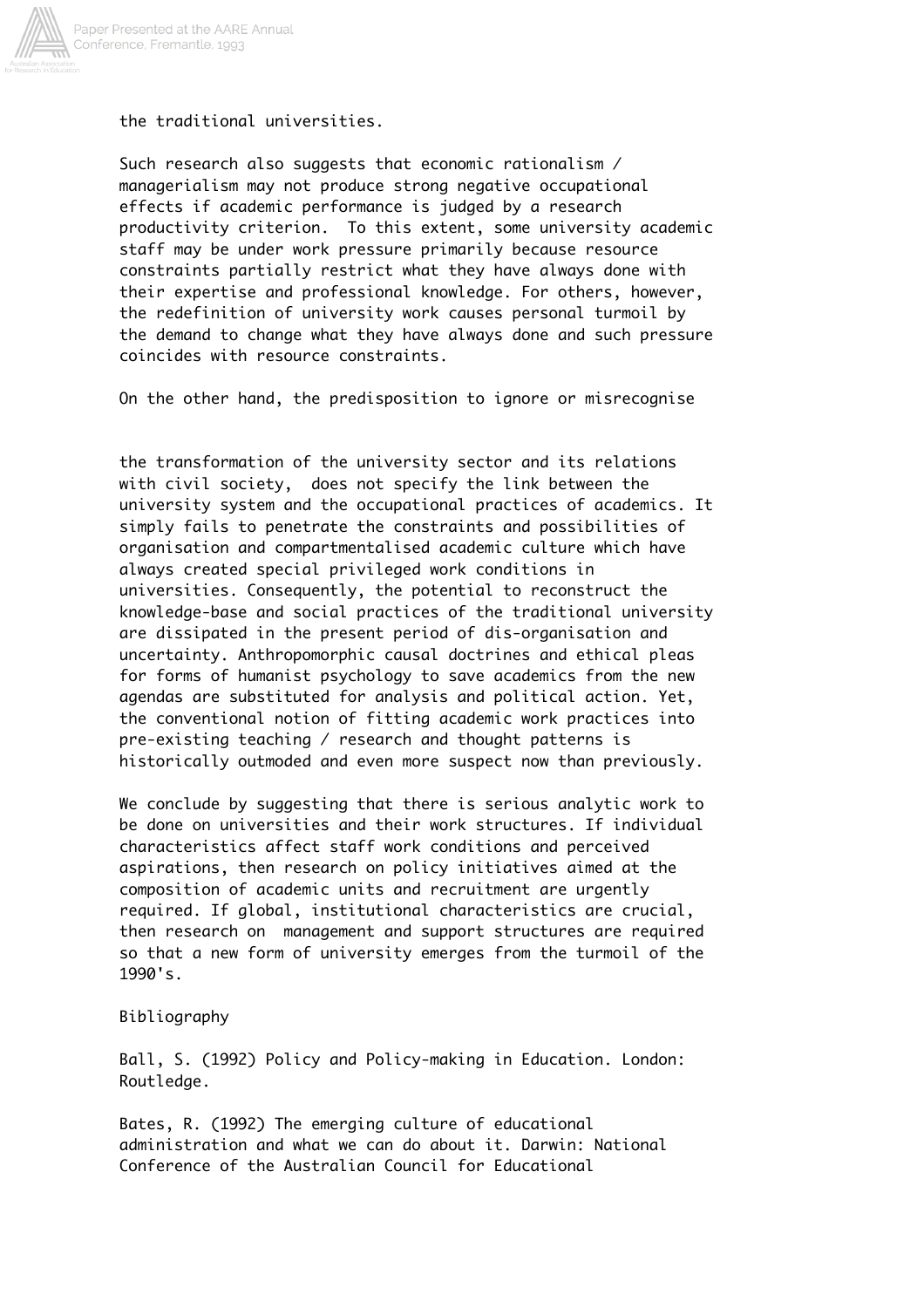

Administration.

Bendix, R. (1956) Work and Authority in Industry. New York: Harper and Row.

Birnbaum, R. (1988) How Colleges Work: the cybernetics of academic organisation and leadership. San Francisco: Jossey-Bass.

Bourdieu, P. (1986) The production of belief: contribution to an economy of symbolic goods. In R. Collins, J. Curran, N. Garnham, P. Scannell, P. Schlesinger, C. Sparkes (Eds.) Media Culture & Society. London: Sage, 131-163.

Cohen, M. D., March, J. G. (1986) Leadership and Ambiguity: the American college president. 2nd Edition, New York: McGraw Hill.

Guttman, A. (1987) Democratic Education. Princeton, NJ: Princeton University Press.

Handy, C. (1990) The Age of Unreason. London: Arrow.

Hattie, J. (1990) Performance indicators in education. Australian Journal of Education, 34: 3, 249-276.

Hirschman, A. O. (1991) The Rhetoric of Reaction: perversity, futility, jeopardy. Cambridge, Mass.: The Belknap Press of Harvard University Press.

Kerr, D. H. (1983) Teaching competence and teacher education in the United States. Teachers College Record, 84: pp. 525-552.

Kotter, J. (1990) What leaders do. Harvard Business Review, May-June, 103-111.

Kotter, J. (1988) The Leadership Factor. New York: Free Press.

Larson, M. S. (1977) The Rise of Professionalism: a sociological analysis. Berkeley: University of California Press.

Lazarsfeld, P. F., Menzel, H. (1972) On the relation between individual and collective properties. In P. F. Lazarsfeld et al. (Eds.) Continuities in the Language of Social Research. New York: Free Press, 225-236.

Larson, M. S. (1977) The Rise of Professionalism: a sociological analysis. Berkeley: University of California Press.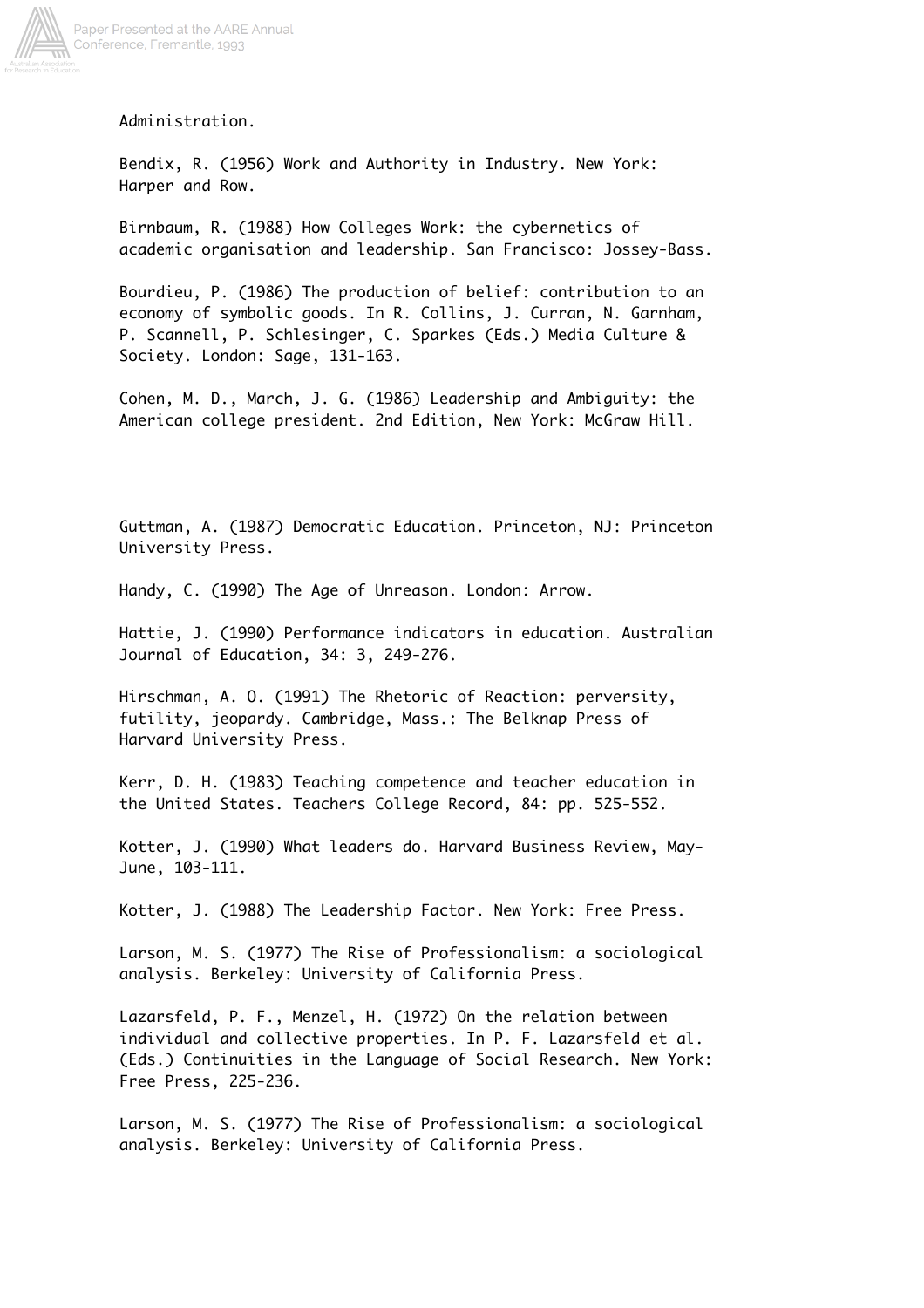

Middlehurst, R., Elton, L. (1992) Leadership and management in higher education. Studies in Higher Education, 17: 3, 251-264.

Offe, C. (1984) Contradictions of the Welfare State. London: Hutchinson.

Ozga, J. (1990) Policy research and policy theory. Journal of Education Policy, 5: 4, 359-363.

Platt, J. (1988) Research policy in British higher education and its sociological assumptions. Sociology, 22: 4, 513-529.

Pollitt, C. (1990) Managerialism and the Public Services: the Anglo-American experience. Oxford: Blackwell.

Porter, P., Lingard, R., Knight, J. (1993) Changing administration and administering change: an analysis of the state of Australian education. University of Queensland. Unpublished Manuscript.

Preston, B. (1992) Teacher professionalism: implications for teacher educators, teachers and democratic schooling. Geelong: Joint Australian Association for Research in Education/New Zealand Association for Research in Education Annual Conference.

Rice, E. (1986) The academic profession in transition. Teaching Sociology, 14: 12-23.

Schuller, T. (1990) The exploding community? The university idea and the smashing of the atom. Oxford Review of Education, 16: 1,  $3 - 14$ .

Seddon, T. (1992) Teachers' work: how it is changing and who's

changing it? Education Australia, 16: pp. 9-12.

Smith, P. (1989) Killing the Spirit. New York: Viking.

Taylor, W. (1987) Universities Under Scrutiny. Paris: Organisation for Economic Cooperation and Development.

Wasser, H. (1990) Changes in the European university: from traditional to entrepreneurial, Higher Education Quarterly, 44, 110-123.

Whitty, G. (1993) New Schools for New Times? Education Reform in a Global Context. Paper presented to an international conference on Educational Reform: Changing Relationships between the State, Civil Society and the Educational Community'. Madison: University